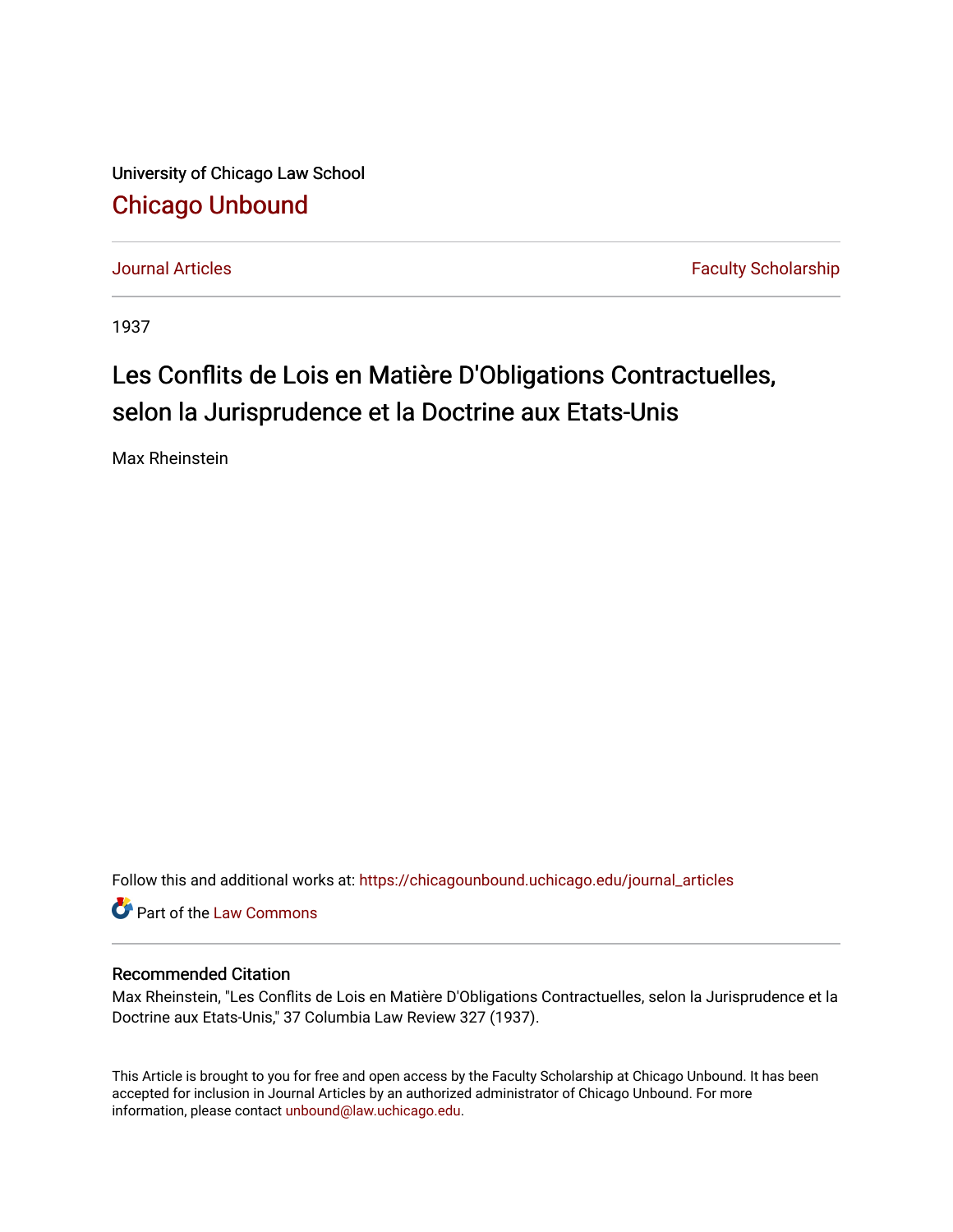## BOOK REVIEWS

LEs CONFLITS DE LOIS EN MATIkRE D'OBLIGATIONS CONTRACTUELLES, **SELON** LA JURISPRUDENCE ET LA DOCTRINE AUX ÉTATS-UNIS. By RAYMOND JEANPRÊTRE. Paris: LIBRARIE GÉNÉRALE DE DROIT ET DE JURISPRUDENCE, 1936. pp. 208.

With astonishing unanimity, the courts of the leading European and Latin-American countries follow the principle that the validity of a contract is to be determined primarily **by** the law which the parties themselves have chosen. This principle of the *autonomie de la volonti,* as it is called in French-speaking countries *(Parteiautonomie in German)* was widely approved by the school of French and Italian theoreticians who dominated European "Private International Law" in the second half of the 19th century. It was attacked, however, **by** the following generation of scholars, especially by von Bar in Germany and Pillet in France. Their attacks started with the premise, undeniable within the framework of positivistic legal thought, that an "agreement" between private parties could derive *legal* force only from some national system of positive law, and that, therefore, the question whether or not a given agreement as to the law applicable to a given contract (a so-called *confessio iuris*) was valid, could not be answered without knowing first the "proper law" of such agreement. The only alternative to this resort to the proper law of the agreement as controlling the effectiveness of the agreement was to recognize as valid any *confessio iuris* of the parties. But this was said to be an abdication of the sovereign state in favor of private individuals, which would be in- 'consistent with the very principle of national sovereignty. No longer, so the argument goes, could any state impose upon the individuals the limits within which the legal validity of private agreements was to be determined. **By** choosing some law accommodating to their wishes, the parties could escape all limits established **by** the law which "properly" governed the contract. It was thought necessary, however, to give legal force to the wishes of the parties only insofar as "freedom of contract" was recognized **by** the "proper" law. Thus a distinction between *lois obligatoires* to be determined "objectively" without reference to the agreement of the parties and the sphere of freedom of contract allowed **by** the "proper" law to be filled in **by** the parties, met with the approval of most of the pre-war scholars of Europe. That the scholars exerted some influence upon the courts, was inevitable. It is astonishing, however, that the courts stuck nevertheless to the old intention principle, with the result that a gap was opened between the theorists and the practitioners of the European conflict of laws.

Troubled by such a disquieting state of affairs, Monsieur Jeanprêtre, who is apparently a young Swiss lawyer, went to this country searching for helpful suggestions. The results of his inquiry are set forth in the first part of his book, where he describes the historical development and present state of the American law. Although, superficially, the courts seem to be divided between three apparently inconsistent doctrines, *viz.* intention of the parties, law of the place of contracting, and law of the place of performance, an analysis of the cases proves to  $M$ . Jeanprêtre's satisfaction that the latter two rules are merely supplementary to the first one. The overwhelming majority of the cases are said to accept the theory that the parties are free to choose the law **by** which the validity of their contract should be determined, although the range of choice allowed the parties is rather limited. The parties can choose between two laws only, the *lex loci contracthis* and the *lex loci*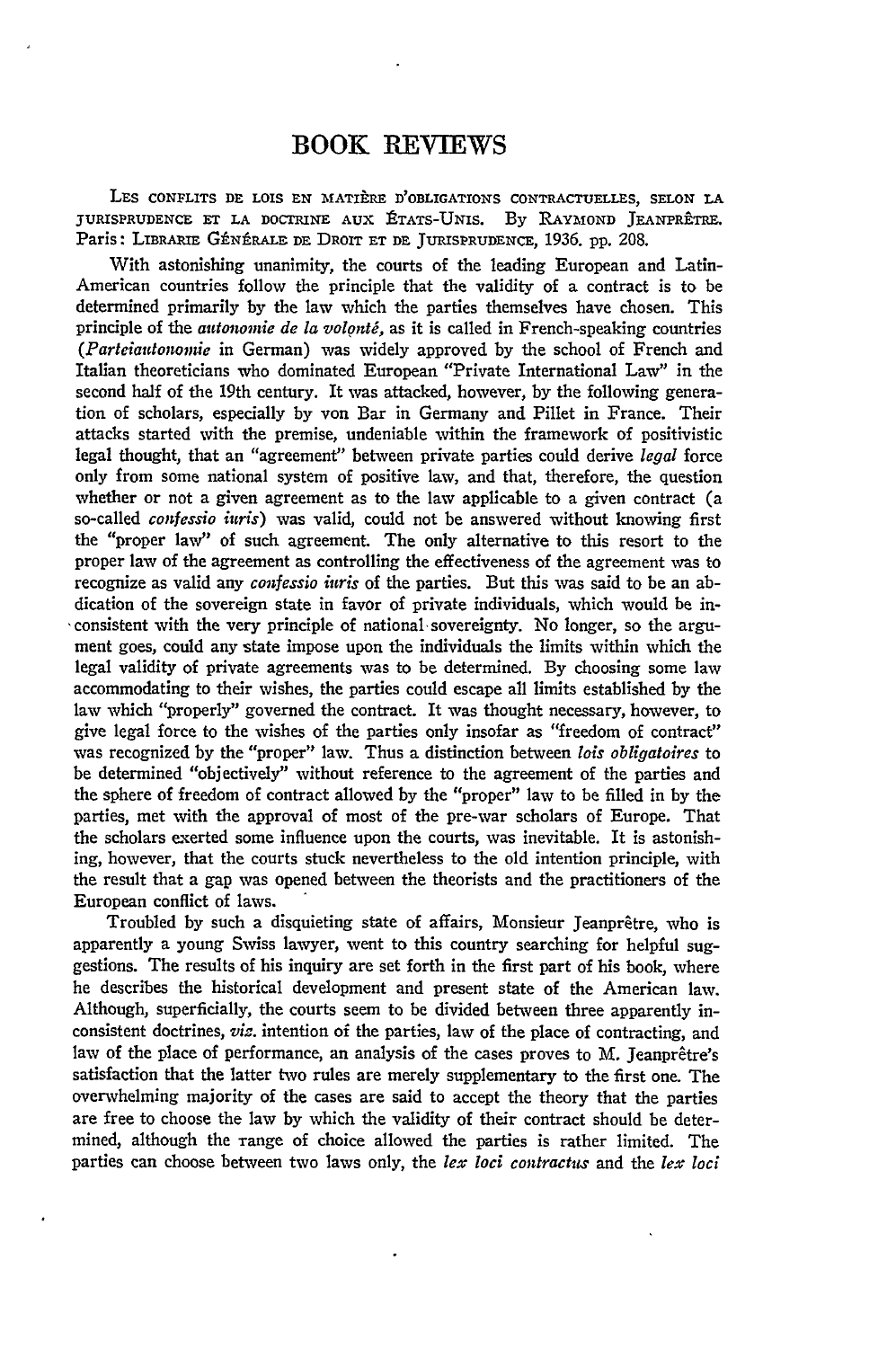*executionis.* Where the parties have not made such a choice some courts *presmne* that they have chosen the former, others that they have chosen the latter law. To declare, as the *Restatement* does, the *lex loci contractts* a hard and fast "rule of attachment," unable to be altered by the parties, is, in  $M$ . Jeanprêtre's opinion, not a restatement of the actual American law, but an innovation of questionable expediency.

The second half of M. Jeanprêtre's book is mostly devoted to the justification of the intention principle. In accordance with other authors of the present generation, he starts with the propositions that, at least today, the conflict of law rules are national law just as the rules of so-called substantive law, and that each tribunal has to apply the conflict of law rules of its own jurisdiction, *i.e.* of the *lex fori*. In order to determine which legal system shall furnish the norms for the legal determination of any given social relation, the conflict of laws has to pick out those factual elements which it regards as mostly decisive for establishing a contact between the social relation to be legally determined and some positive legal order. With respect to the legal determination of the social situation called "agreement" or "contract," the *lex fori* may choose as determining facts the geographical fixation of those utterances of the parties which have given rise to the allegation of the existence of a legally binding contract *(lez foci contractus),* or it may choose the geographical fixation of the acts contemplated to be done in performing the alleged contract *(fez loci solutionis),* or it may look to the place where one or both of the parties have established the center of their activities of life *(lex domicilii)*, or it may choose as a determining factor the colors of the flag carried by a ship which has a certain relation to the "making" or to the "performance" of the alleged contract.

There are a good many other facts which may be regarded as having such an essential relation to the alleged relation of the parties that their geographical implications should be taken as the "point of attachment" for the legal determination. Where both parties have uttered sounds or written signs which, in language or writing, extrinsically point at a common intention that a contract the parties are about to make should be governed by the law of a certain jurisdiction, why should any legal system be prevented from using such a fact as "contact," and from declaring that it actually will determine the "validity" of the alleged contract by the law thus referred to by the parties? Such a rule of the conflict of laws does not mean that the parties are placed beyond the "proper law" of the contract, but simply that the *lez fori* will choose as "proper" law that law which was factually referred to by the parties. That, under the present state of international organization, each  $lex$ *fori* may choose as "proper" law whichever law it wants, can hardly be denied. The only legitimate question at present is whether the choice thus taken is wise and expedient. By demonstrating, as M. Jeanprêtre does, and as the author of this review did a few years ago,' that the intention principle is not a logical or "juristic" impossibility, however, the more important question, whether it *shall* be taken as a contact, is not answered. The observation that the principle is actually applied by the courts almost all over the world is indicative of the existence of *sonie* good underlying reason, but it does not show *what* this reason is. Yet, it can be readily discovered by reflecting upon the *raison d'etre* of the conflict of laws in its entirety. Why do tribunals, now and then, decide controversies according to rules the contents of which have been established not by the law-making authorities of the tribunal's

ţ

<sup>&#</sup>x27;Review of Hans Lewald, *Das deutsche internationale Privatrecht,* (1933) 26 KRITISCHE **VIERrELJAHRSSCHRIFT** 248, 260.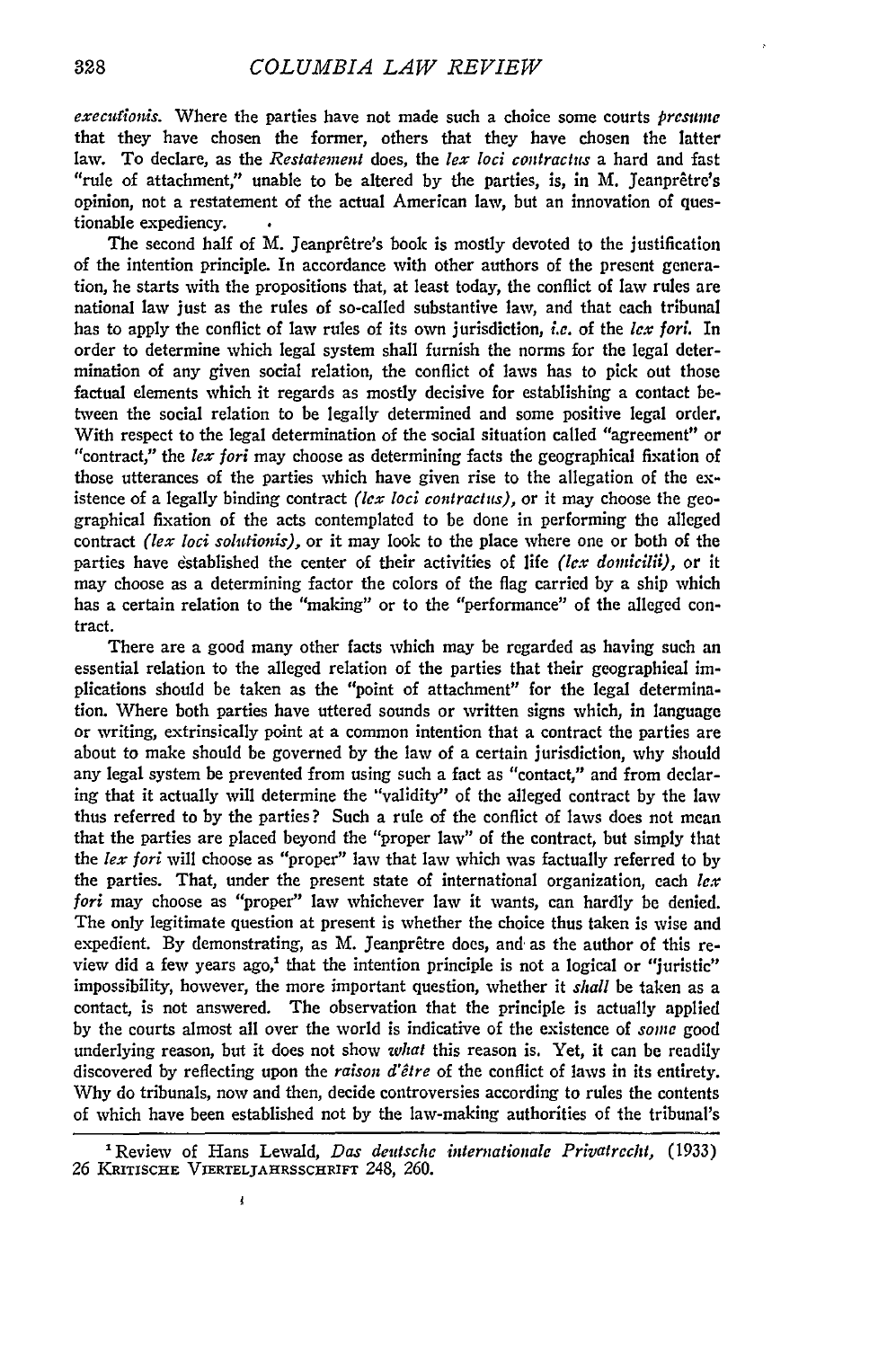own jurisdiction but of some foreign state or nation? They do so largely because parties, when entering upon a certain social relation, e.g. upon matrimony or upon a business transaction, can never know by what state's or nation's tribunals a controversy eventually arising out of their relation will be determined. Yet, the knowledge of how eventual controversies will be decided is frequently a factor essential in determining the parties' resolutions, whether they shall enter upon the relation in question at all, or what they shall try to agree upon in detail. In order to facilitate business and other sorts of social intercourse, the various legal systems existing at present have found it expedient to give would-be contracting parties some possibility of knowing in advance which legal system will furnish the rules by which an eventual controversy will be determined. The law-making authorities have made it known that they will not always apply the substantive law rules elaborated in their own jurisdiction, but that they will sometimes apply the rules of a foreign jurisdiction. If the rules of a foreign jurisdiction are applied, there is a strong argument for applying those rules which were before the parties when they entered upon their transaction. The parties then know where they stand and can direct their resolutions accordingly.

It is queer that such a simple rationale is not conscious to those courts which so consistently adhere to the intention principle. Yet, it not only justifies the principle as wise and expedient, but it also supplies us with the basis for determining the scope and limits of its application.

The problem of the *lois obligatoires,* which was the actual cause of all the theoretical attacks on the intention principle can be solved only by going back to these essential foundations. In every legal system of our Western Civilization the principle of freedom of contract has found recognition. Everywhere courts (and sheriffs l) will enforce private agreements. Everywhere, the law has announced what must be done before tribunals will recognize the existence of an agreement to be enforced. Everywhere, finally, the law has established a catalogue-sometimes a rather indefinite one—of agreements, the enforcement of which the state will not undertake for one reason or another. These reasons are determined by national policies: The state declares that it will not lend its strong arm to the enforcement of certain promises; society declares that it will not help individuals to enforce agreements whose enforcement would be against the interests of society itself. The state called upon to determine under what circumstances it will set in motion its judges, bailiffs, sheriffs, to enforce an agreement, is that state of which such enforcement is asked. In other words, the law which is interested in determining the so-called limits of freedom of contract is the law of the *forum,* even where the "contract" is "governed" by some other law. The limits of freedom of contract, the *lois obligatoires* are determined **by** the public policy of the *forim,* which may, of course, upon grounds of expediency also deny its help to the enforcement of contracts which, though not in conflict with its own public policy, run counter to the public policy of some other state or country. On proper consideration, however, such situations will rarely occur. **If** state X has no objections against making contracts on a Sunday, and it is asked to lend its force to the enforcement of a contract made in state *Y* on a Sunday, what interest has X in denying its help on the ground of state *Y's* frowning upon bargaining on Sunday? The only conceivable interest would be a generous feeling of international solidarity and a noble desire to help other countries to enforce their policies. There may be treaties made to such an effect. In their absence, however, the countries of today rarely feel such a desire. They are not particularly eager to help each other enforce their tax or customs laws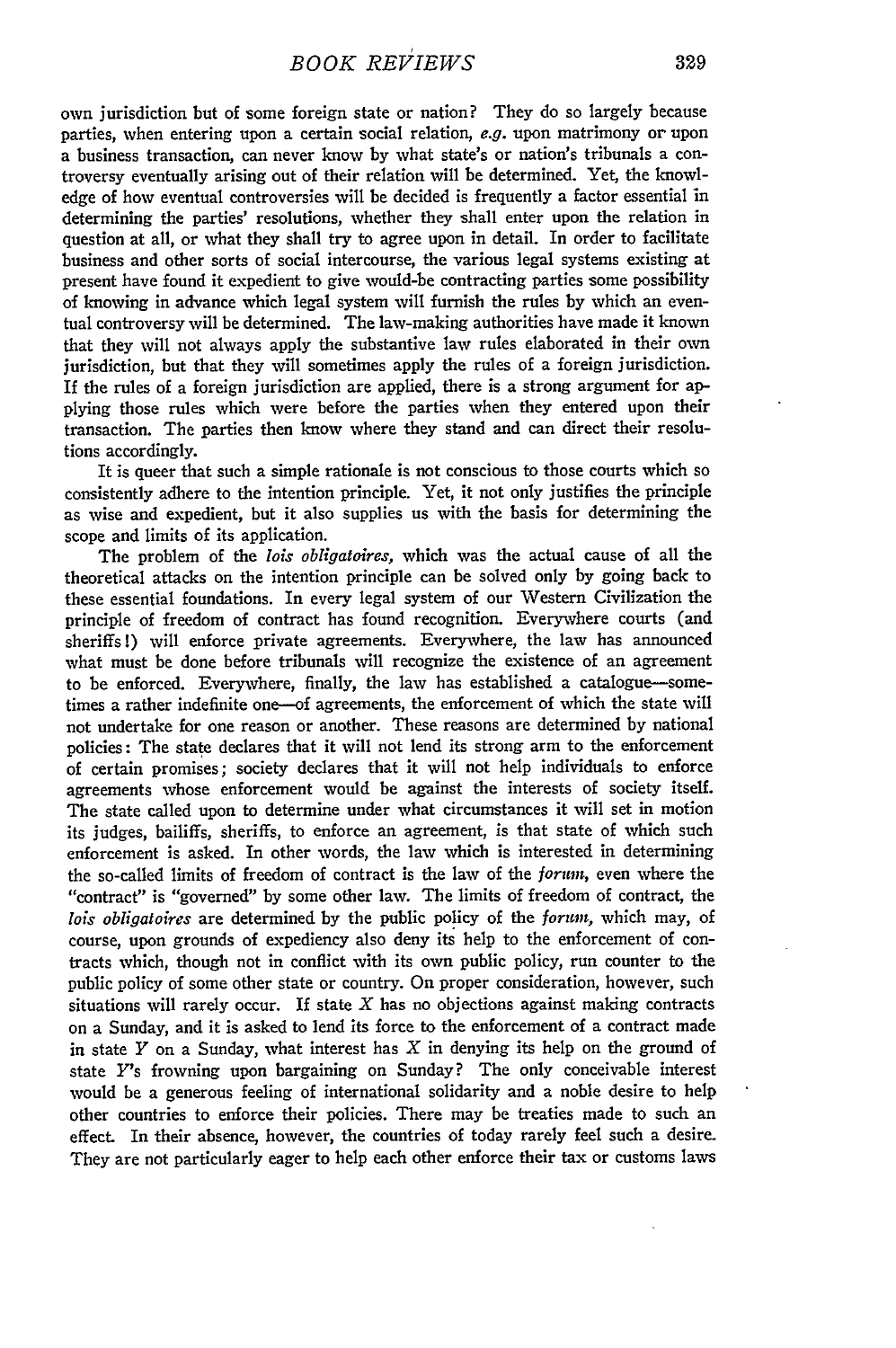or their laws prohibiting traffic in intoxicating beverages. Why should they be more eager to help enforce foreign Sunday or usury laws, always provided, of course, the enforcement of the agreement in question does not run counter to the public policy of the forum.

Different considerations apply to the determination of the law called upon to state the criteria for the existence of such an agreement as will be legally enforced. The determination of such details as to when a contract is completed (mailing or arrival of the acceptance?) is only slightly affected by considerations of public policies. Though the law of the forum may, in its substantive law rules, state that no contract is complete before the acceptance has reached the offeror, no important public interest is imperilled when, now and then, it lends its power to the enforcement of a transaction in which the acceptance, though properly mailed, has never reached the offeror. If, during their negotiations, both parties were looking to some particular law as being decisive for determining eventual later controversies, then the application of some other law will take them by surprise and lead to disappointment, and there are no reasons why the forum, with respect to these criteria of the "meeting of the minds," should impose upon them some other law.

Such considerations as to the *raison d'être* of the conflict of laws in general and of the intention principle in particular will also help to determine the sphere of the latter's application in another respect. If, with M. Jeanprêtre, the *confessio iuris* is regarded not as a contract in the substantive law meaning, but as a mere factual situation, then the question arises of what elements this factual situation is composed. The determination can only be made by the conflict of law rules of the forum. In other words, if the *confessio iuris* is regarded as an agreement, the requirements of its validity must be legally determined, though not by the rules of the substantive law of the forum with respect to contracts in general. The conflict of laws of the forum must rather define for itself the elements under which the existence of a valid *confessio* inris will be recognized. That these requirements will be less stringent than those established by the substantive law of the forum for contracts in general goes without saying. This problem is touched upon though not elaborately dealt with by our author. He could have found searching discussions in two recent German publications which take up this question quite in detail.<sup>2</sup>

It seems, however, that such discussions miss the gist of the problem. If we acknowledge that the legal controverises arising out of a contractual obligation ovght to be governed primarily by the law which the parties had in mind, then it follows that this law ought to be applied not only where the parties expressly "agreed" on it, but also where it was in both of their minds more or less unconsciously. This is exactly what German, French, American and other courts do when, in default of an express *confessio inris,* they are searching for an "implied" agreement as to the law applicable to the contract. M. Jeanprêtre does not appear to approve of this general practice. Where there is no express *confessio iuris*, he seems to be inclined to determine the law applicable to the contract by other criteria. Once, the underlying policy is understood, however, the intention

<sup>2</sup> HAUDEK, DIE BEDEUTUNG DES PARTEIWILLENS IM INTERNATIONALEN PRI-**VATRECHT** (1931) ; Wahl, *Die deutsche Rechtspreclung in einclehwn Lehren des intentationalen Privatrechts. Das Ztsftandekoininen der Willenserklaerungcn* **(1929) 3 ZFITSCmUFT FUER AUSLAENDISCHES UND INTERNATIONALES PRIVATRECHT** *775.*

×